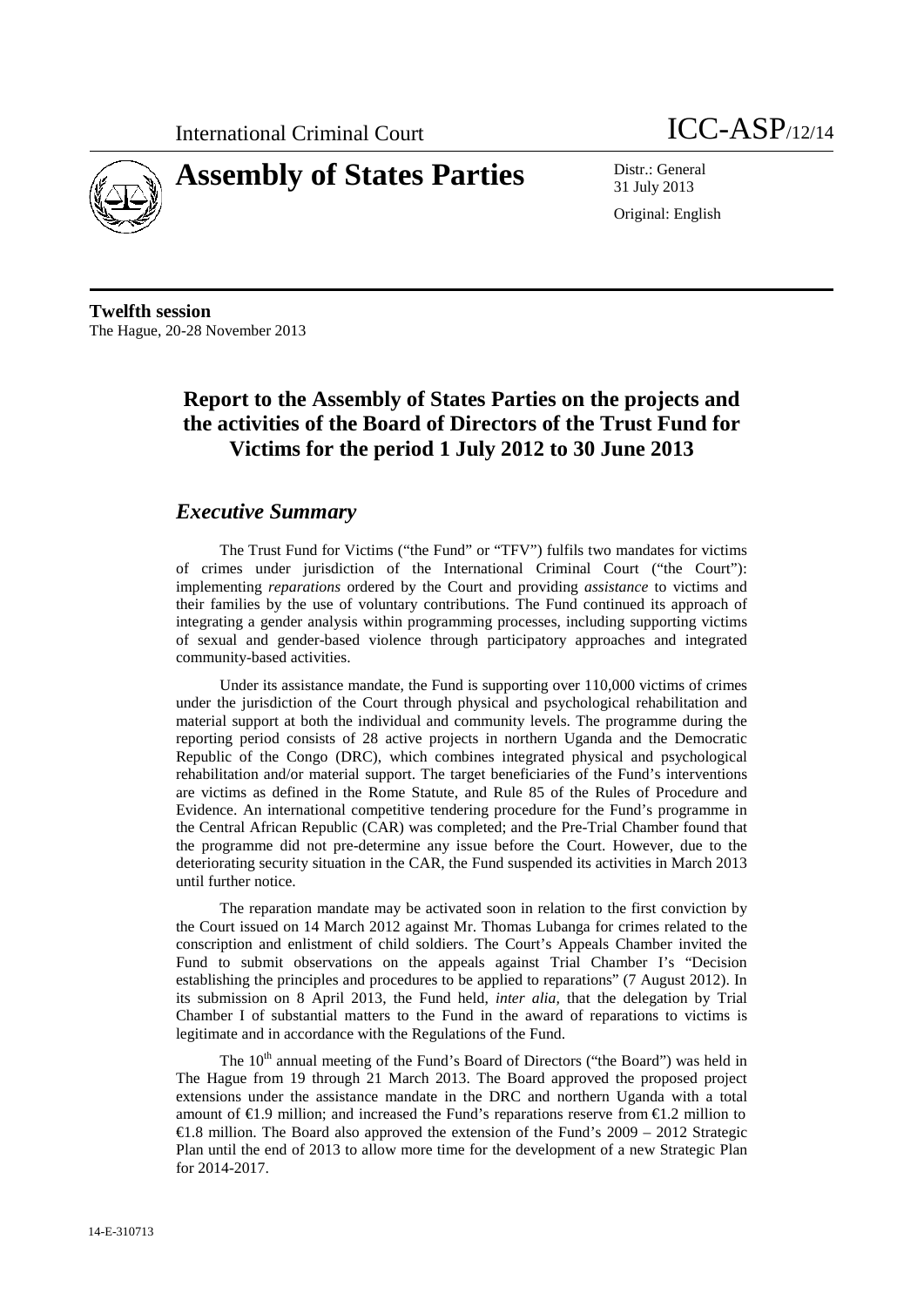In accordance with paragraph 11 of the annex to resolution ICC-ASP/1/Res.6, which states that all voluntary contributions, regardless of whether they were accepted or refused, should be reported annually to the Assembly, a list of voluntary contributions is contained in annex I to this report. The list includes, *inter alia*, the contributions received from States  $(\mathfrak{S},030,406)$ ; institutions and individuals  $(\mathfrak{S},481)$  and \$500 on the TFV bank accounts, and €36,308 on the TFV PayPal account); in-kind and/or matching donations from implementing partner organizations (equivalent to  $\mathfrak{S}27,859$  from the period of 1 July 2012  $-31$  March 2013); and interest income to the Fund ( $62,013$ ). The Fund's Euro checking account showed a balance of €579,706, and the US Dollar account had a balance of \$71,951. In addition, the Fund currently has a savings account with €4,529,690 as of 30 June 2013.

The Board calls upon all States Parties to consider providing voluntary contributions to the Fund. The continued and increased engagement of the largest possible number of States Parties should serve to strengthen the financial and institutional capacity of the Fund to implement its mandates and ensure that victims of crimes within the jurisdiction of the Court benefit from the Rome Statute's promise of reparative justice. In this regard, the Board wishes to reiterate its call for earmarked contributions to strengthen the Fund's reparations reserve; and for continuing its assistance to victims in the situation such as victims of sexual and gender-based violence.

### **I. Introduction**

1. In accordance with resolution ICC-ASP/1/Res.6 and Regulation 76 of the Regulations of the Trust Fund for Victims,<sup>1</sup> the Board of Directors submits the annual report to the Assembly of States Parties ("the Assembly"). The period covered by this report is from 1 July 2012 until 30 June 2013. The report gives a summary of the achievements made through the implementation of active assistance projects in two situations under the jurisdiction of the Court. The report also provides an update of the financial situation of the Fund, and the prospective budget of the Secretariat for 2014.

## **II. Activities and projects**

2. The Fund fulfils two mandates: (1) implementing reparations ordered by the International Criminal Court, $\frac{2}{3}$  and (2) providing assistance for the benefit of victims subject to Article 79 of the Rome Statute by the use of other resources.<sup>3</sup> Both mandates provide support to victims of genocide, crimes against humanity and war crimes committed since 1 July  $2002.<sup>4</sup>$ 

3. The Fund's Performance Monitoring Plan (PMP) as released under the Fund's 2009 – 2012 Strategic Plan provides the programme framework for implementing the reparation and assistance mandates. The PMP also links to the Rome Statute, key ICC instruments, Regulations of the Fund, international human rights and humanitarian law, relevant United Nations Resolutions, donor frameworks, and other applicable treaties, principles and transitional justice initiatives.

4. The Fund continued its approach of integrating a gender analysis within programming processes, including supporting victims of sexual and gender-based violence through participatory approaches and integrated community-based activities. The Fund considers that empowering victims, especially women and girls, remains a key step toward ending impunity for perpetrators, establishing durable peace and reconciliation in conflict settings and successfully implementing United Nations Security Council Resolutions on Women, Peace and Security.

<sup>&</sup>lt;sup>1</sup> Regulation 76 of the Regulations of the Trust Fund for Victims states that the Board "shall submit a written annual report on the activities of the Trust Fund to the Committee on Budget and Finance and the External Auditor and the Assembly of States Parties, through its President."

<sup>2</sup> Article 75 (2) of the Rome Statute and Rule 98 (2), (3), (4) of the Rules of Procedure and Evidence.

<sup>&</sup>lt;sup>3</sup> Rule 98 (5) of the Rules of Procedure and Evidence. For more information on the Fund's legal basis, please see http://trustfundforvictims.org/legal-basis. <sup>4</sup> As defined in Articles 6, 7 and 8 of the Rome Statute.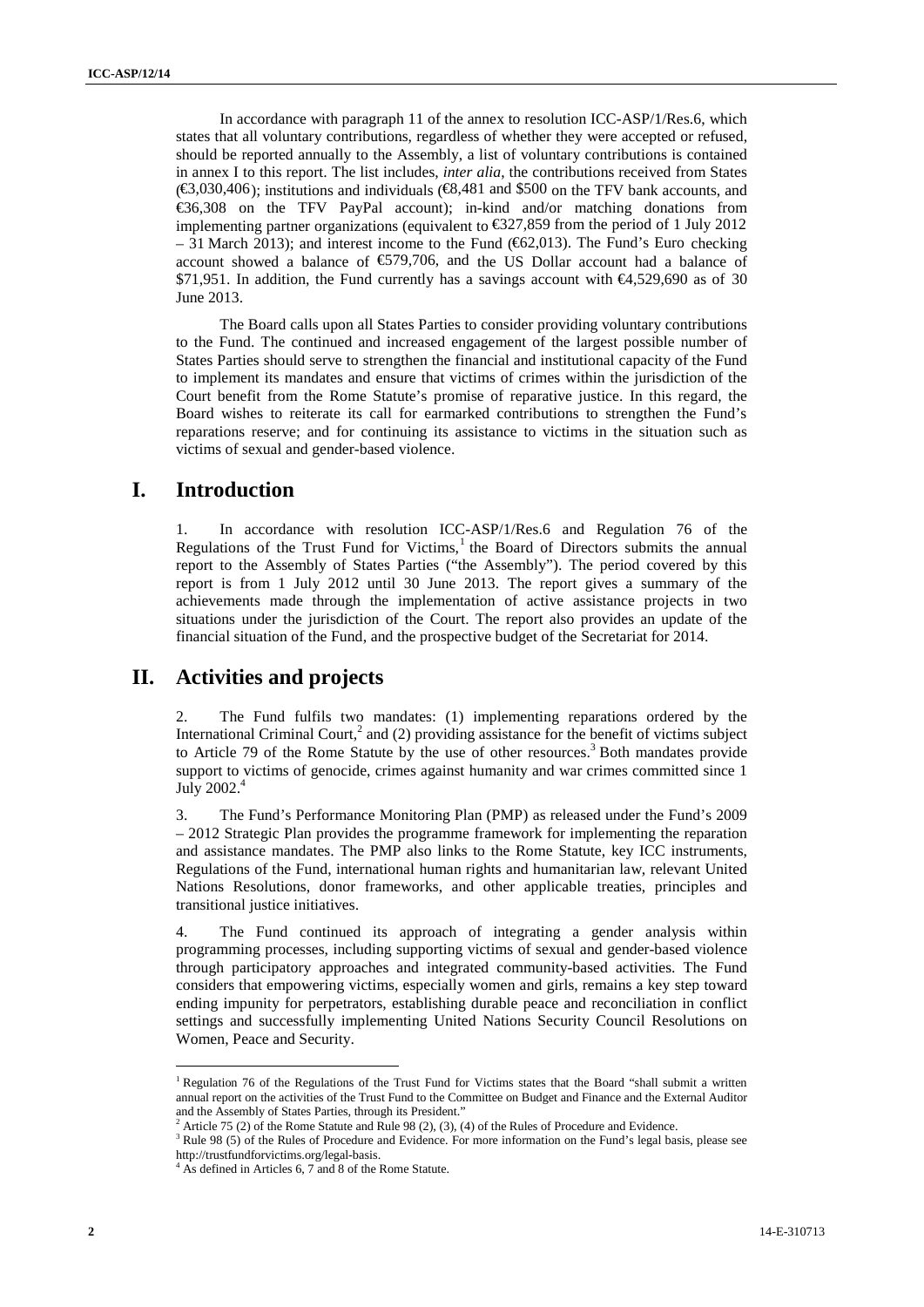5. After almost five years of providing victims' assistance in northern Uganda and the DRC through implementing partners, the Fund launched a comprehensive external programme evaluation in 2013 after a contract was awarded to the International Center for Research on Women (ICRW)<sup>5</sup> following a competitive procurement process. The evaluation aims at determining the significance and the impact of the programme developed and implemented in northern Uganda and eastern DRC since 2008. The methodology is based on the OECD DAC evaluation principles, which are the international norms for best practice. The outcome of the external programme evaluation findings will be made available publicly at the Assembly of States' Parties meeting, and will help to inform the Fund's Strategic Plan (2014-2017).

#### **A. Reparations mandate**

6. The Fund's reparations mandate is related to each case before the Court. Resources are collected through fines or forfeiture and awards for reparations<sup>6</sup> and complemented with "other resources of the Trust Fund" if the Board of Directors so determines.<sup>7</sup> The Court may order that an award for reparations against a convicted person be deposited with the Fund where at the time of making the order it is impossible or impracticable to make individual awards directly to each victim. The Fund shall take receipt of resources collected through awards for reparations and shall separate such resources from the remaining resources of the Fund in accordance with Rule 98 of the Rules of Procedure and Evidence.

7. This mandate may be activated for the first time in relation to the first conviction by the Court issued on 14 March 2012 against Mr. Thomas Lubanga for crimes related to the conscription and enlistment of child soldiers. Reparations proceedings in the Lubanga case are in the appeal phase. The Appeals Chamber determined in December 2012 suspensive effect with respect to the Trial Chamber I's decision of 7 August 2012 on principles and procedures to be applied to reparations. Therefore, the Trust Fund has to wait until the final decision of the Appeals Chamber is issued in order to proceed with implementation.

8. On 8 April 2013, on the invitation from the Appeals Chamber, the Trust Fund submitted its observations on the appeals against the  $7$  August 2012 decision.<sup>8</sup> Taking into account that this decision is the only decision on reparations matters in this case, the Appeals Chamber allowed the decision to be appealed on the basis that the Trial Chamber's decision must be deemed to be a reparations order in the meaning of Article 75.

5. After also of five was of providing visitions in solution is nothing through the state of providing visition in the state of the state of the state of the state of the state of the state of the state of the state of th 9. The Defence, both victims groups and the Office of Public Counsel for Victims ("OPCV") appealed the Trial Chamber I's decision. The Fund in its observations supported the approach of the Trial Chamber I to distinguish between victims in the meaning of Rule 85 and "beneficiaries" who benefit from broader community-based reparations programmes but who are not to be considered direct or indirect victims of the case. The Fund agreed with the appellants of victims group V01 that the convicted person must be held liable for reparations regardless of his or her financial situation. With regard to the delegation of substantial matters to the Fund, it held that this delegation is legitimate and in accordance with the Regulations of the Fund, under which it may, *inter alia,* ensure the assistance of experts; determine the eligible individuals or group; assess the damage, harm and injuries and determine, in consultation with the victims, proposals for reparations which will be finally approved by a new Chamber.<sup>9</sup>

<sup>5</sup> ICRW's mission is to empower women, advance gender equality and fight poverty in the developing world. To accomplish this, ICRW works with partners to conduct empirical research, build capacity and advocate for evidence-based, practical ways to change policies and programmes. For more information please visit: http://www.icrw.org/.

<sup>&</sup>lt;sup>6</sup> Regulations 43 to 46 of the Regulations of the Trust Fund for Victims.

<sup>&</sup>lt;sup>7</sup> Regulation 56 of the Regulations of the Trust Fund for Victims.<br><sup>8</sup> ICC-01/04-01/06-3009, Observations of the Trust Fund for Victims on the appeals against Trial Chamber I 's ''Decision establishing the principles and procedures to be applied to reparations", Trust Fund for Victims, 08 April 2013.

Regulations of the Trust Fund for Victims, Part III, Chapters III and IV.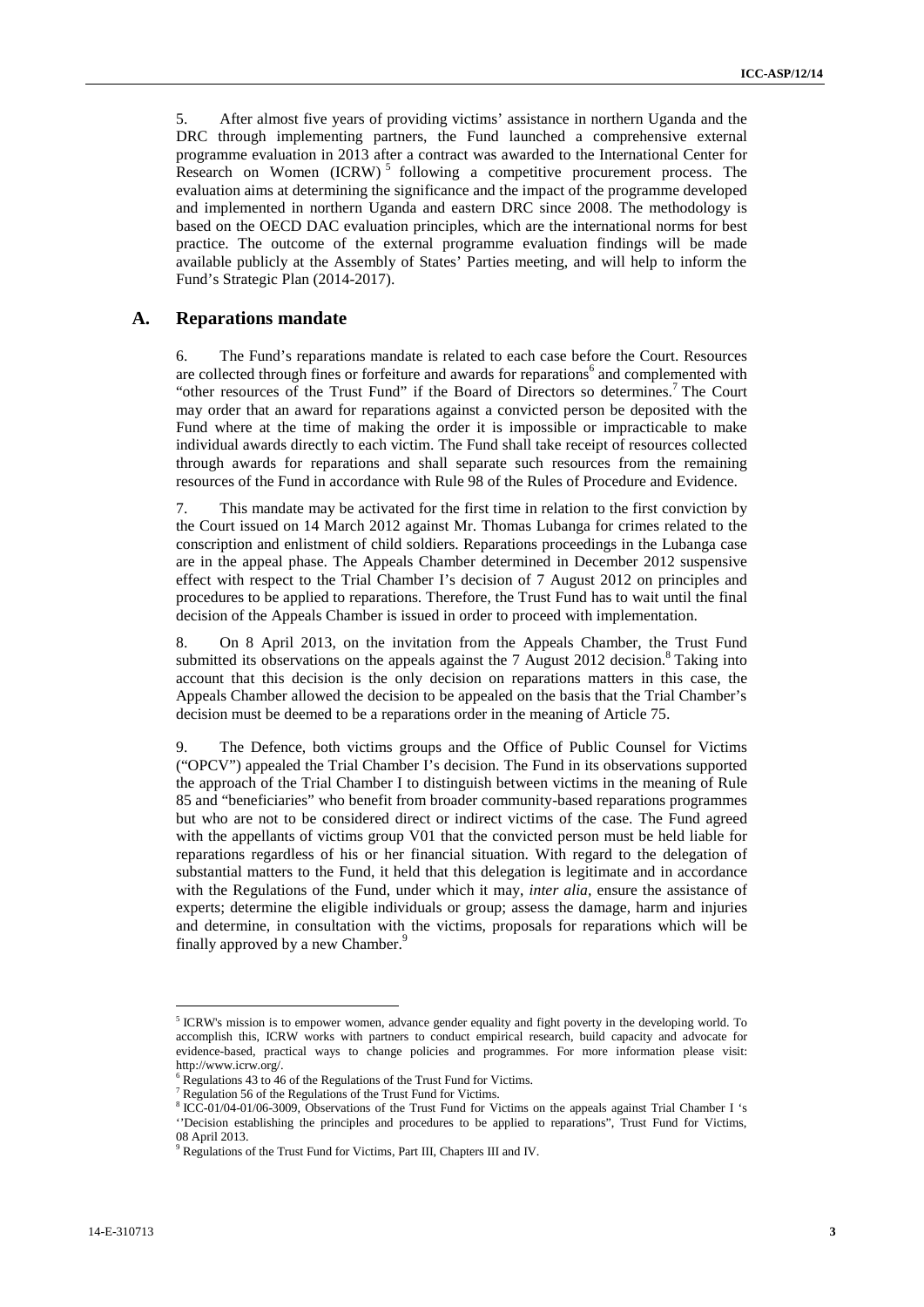10. To prepare for the implementation of Court-ordered reparations, the Fund builds a multi-disciplinary roster of experts (individuals and organisations) who may be called upon to assist in the various stages and dimensions of implementation. The Fund expects to launch a call for experts in the second half of 2013. The exact roles and responsibilities of the Fund in the implementation of Court-ordered reparations will be clearer once the final decisions by the Appeals Chamber in the *Lubanga* case are rendered. It will also be necessary for the Fund to be given adequate financial and staff resources to embark upon and successfully accomplish these core activities of reparative justice under the Rome Statute system.

11. The experience of implementing assistance programmes can help to inform implementation strategies for Court-ordered reparations. The Fund possesses multi disciplinary expertise and in-depth knowledge of the Court situations and various implementation modalities. In areas where reparations awards coincide with the assistance mandate, the Fund is aware that the interplay between both mandates will require close collaboration between the Registry and Fund in the areas of communications, outreach, security and field operations.

#### **B. Assistance Mandate**

12. Between 1 July 2012 and 30 June 2013, the Fund supported over 110,000 victims of crimes under the jurisdiction of the International Criminal Court through physical rehabilitation, psychological rehabilitation and material support at both individual and community levels. The types of services provided include (but are not limited to):

a) *Physical Rehabilitation* which includes reconstructive surgery, general surgery, bullet and bomb fragment removal, prosthetic and orthopaedic devices, referrals to services like fistula repair, and HIV and AIDS screening, treatment, care and support;

b) *Psychological Rehabilitation* which includes both individual and group-based trauma counselling; music, dance and drama groups to promote social cohesion and healing; community sensitisation workshops and radio broadcasts on victims' rights, information sessions and large-scale community meetings. Community awareness responses may include *engaging community dialogue and reconciliation* to foster peace within and between the communities that create a suitable environment for prevention of crimes;

c) *Material Support* may include environmentally-friendly livelihood activities, education grants, vocational training, or access to referral services that offer income generation and training opportunities to focus on longer-term economic empowerment. *Building the capacity of implementing partners and victims* is part of these initiatives to reinforce the sustainability of the interventions; and

d) *Implementing special initiatives for victims of sexual violence and their children, including children born out of rape* may include access to basic health services, trauma-counselling aimed at strengthening the mother to child to family bonds, education grants, nutrition support, and inter-generational responses addressing stigma, discrimination and reconciliation in families and communities.

13. The majority of the Trust Fund's victim beneficiaries receive a combination of integrated physical and psychological rehabilitation with material support. The target beneficiaries of the Fund's interventions, include:

a) *SGBV:* victims of sexual and gender-based violence, including rape, forced pregnancy, sexual slavery, victims targeted disproportionally because of their specific gender identity, and girls abducted and/or recruited into armed groups and forcefully impregnated;

b) *Widows/widowers*: those whose partners were killed;

c) *Former child soldiers/abducted youth*: children and youth under the age of 15 forced and/or enlisted, conscripted or recruited into armed groups (regardless of their particular role(s) played during conflict);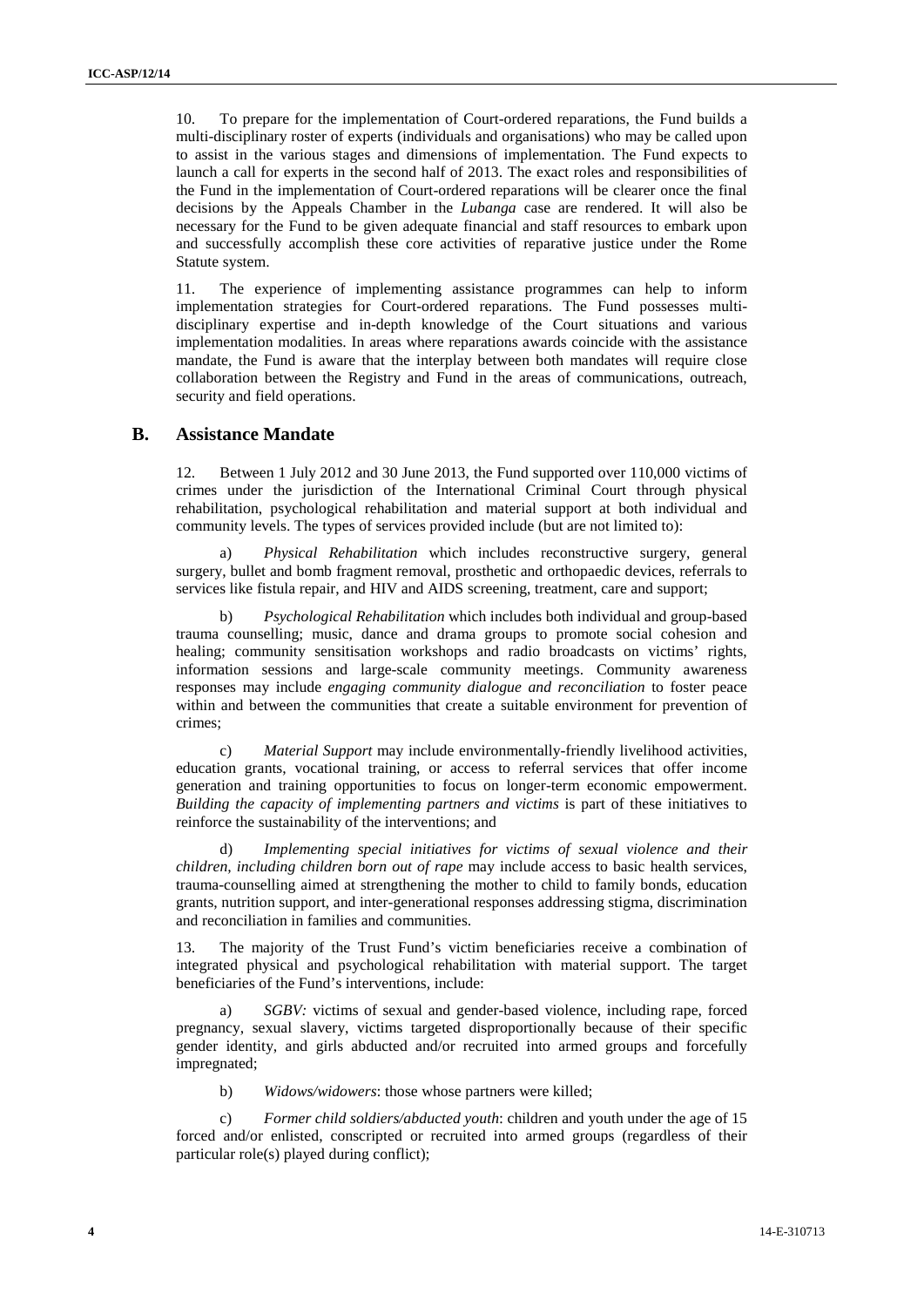d) *Orphans and vulnerable children*: children whose parent(s) were killed or children otherwise made vulnerable by the violence;

*Physical and mental trauma*: victims who suffered a physical injury and/or who were psychologically traumatised by violence; and

f) *Family and other victims*: family members of victims and others who do not fall in the above categories but were affected by violence.

14-16-0 photos and violencels) colliders: children: children: children: children: children: children: children: children: children: children: children: children: children: children: children: children: children: children: 14. The assistance programme during the reporting period comprises approximately 28 active projects<sup>10</sup> in northern Uganda (15 projects covering the Lango, Teso, and Acholi sub-regions and Adjumani District) and the DRC (13 projects covering the Ituri District, and North and South Kivu Provinces). The Fund is working with local grassroots organisations, victims' survivor groups, women's associations, faith-based organisations, village savings and loans associations, and international non-governmental organisations to administer the assistance mandate. During this reporting period, several monitoring visits were conducted by the Fund's staff to oversee programme development, strengthen local capacities, and support project monitoring, evaluation, reporting and learning. All projects were subjected to an administrative and technical review as part of this process.

15. In northern Uganda, the Board agreed to a transition of the livelihood assistance during 2013-2015 because a causal connection of material injuries to ICC crimes is no longer directly attributable. However, there a causal connection of physical or psychological injuries to ICC crimes is still evident. Therefore, a decision was made to scale-up physical and psychological rehabilitation assistance to repair injuries continually experienced by victims in northern Uganda. Moreover, the Fund is engaging with Ugandan stakeholders – governmental and non-governmental – on reparations and reconciliation initiatives in the framework of transitional justice.

16. In the DRC, the Fund's programmes are implementing in a context of chronic conflict instability and weak state governance. Interventions focus on developing an integrated response to victimisation, including psychological support and trauma-based counselling, reconciliation at family and community levels, livelihood development and educational programming in schools. Particularly vulnerable groups, such as former child soldiers and victims of sexual and gender-based violence receive special care and support.

17. The launch of the Fund's programme in the CAR is pending the resolution of current political and security crises. Towards the end of 2012, the Fund completed an open and transparent procurement process in collaboration with the Registry, resulting in the selection of projects and partners within a programmatic framework that focuses on victims of sexual and gender-based violence. In October 2012, the Pre-Trial Chamber found that the programme in CAR did not pre-determine any issue before the Court. However, due to the deteriorating security situation in the CAR, the Fund had to suspend its activities in March 2013 until further notice.

18. Security constraints continue to provide challenges for branding the Fund's assistance and disclose partner names in the DRC. An important ambition for the Fund will be to strengthen the capacities of local partners to deliver trauma-based counselling linked to medical services and reconciliation efforts for victims and affected communities.

#### **C. Risk management framework**

19. Responding to a prior recommendation of the External Auditor, the Fund contracted the services of Deloitte Risk Services BV in December 2012 to identify risks at the institutional, situational and organisational levels. The consultant has met with the Fund's Secretariat, Board, Chair of the Committee on Budget and Finance ("the Committee"), and has consulted with other stakeholders, including representatives from the Court, States Parties and civil society. The outcome of this project is expected to be delivered in the third quarter of 2013 and should also serve to inform the Fund's next strategic plan.

<sup>&</sup>lt;sup>10</sup> The TFV has a total of 34 approved projects for both the DRC and northern Uganda, however some projects have come to completion or are awaiting the identification of new partners and others have transitioned to other donor initiatives.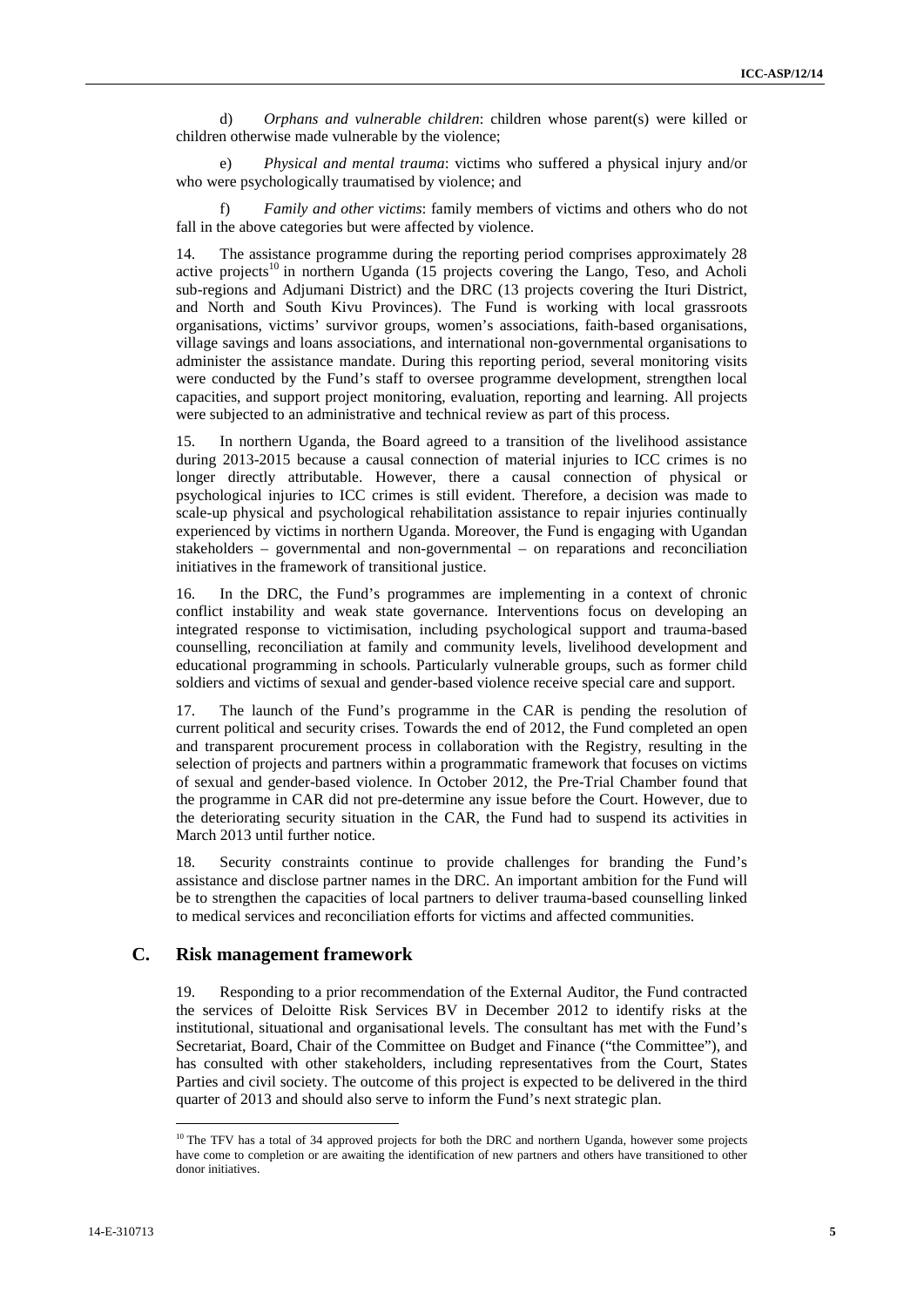### **D. Tenth annual meeting of the Board of Directors**

20. At the Assembly meeting in November 2012, States Parties elected a new Board of Directors for the Trust Fund for Victims. Two members were re-elected: Ms Vike- Freiberga (Latvia, Eastern European States) and Ms Elisabeth Rehn (Finland, Western European and Other States) and the Board's Chair during 2010-2012. Three new members were elected: Mr. Motoo Noguchi (Japan, Asian States), Prof. Sayeman Bula-Bula (DRC, African States) and Mr. Denys Toscano Amores (Ecuador, Latin American and Caribbean States).

21. The new Board convened for its tenth annual meeting on 19-21 March 2013, for the first time in its present composition. The Registrar also attended several sessions to provide additional information and respond to questions; and was represented by Registry staff in other sessions. The Board elected Mr. Noguchi as its Chair for the period 2013-2015. The full list of the Board's decisions has been published on the TFV website.

22. Regarding the Fund Secretariat's proposed budget for 2014 (Major Programme VI), the Board endorsed the Secretariat outline for a budget proposal, pending review by the Board of the final draft. The Board specified that the newly proposed P-3 position in the Bangui Field Office should be made contingent on the security situation improving in the CAR.

23. The Board approved an increase to the Fund's reparations reserve by  $\epsilon$ 200,000 from the common basket resources. Together with the earmarked contributions received from Germany ( $\text{\textsterling}00,000$  for the Lubanga case) and Finland ( $\text{\textsterling}107,000$ ), this raised the reparations reserve to  $\epsilon 1,807,000$  - around one third of the Fund's total resources.

24. The Board approved project extensions in the DRC and northern Uganda (2013- 2014) with a total amount of  $\epsilon$ 1.9 million. The Board also approved the issuance of tenders in the northern Uganda programme for providing physical rehabilitation in the form of medical services with community mobilization and outreach. Moreover, the Board approved the Secretariat's proposals to issue a call for programme technical consultants, reparations experts, and to initiate a comprehensive review of the Secretariat's staffing structure, roles and responsibilities for potential reclassifications.

25. Finally, the Board approved the extension of the Fund's 2009-2012 Strategic Plan through 2013. It also approved the road map for the development of the next Strategic Plan (2013-2017 with the understanding that the process will be led by the Fund's Executive Director under the supervision of the Board.

26. On behalf of the Board, Ms. Elisabeth Rehn participated at the  $57<sup>th</sup>$  Session of the Commission on the Status of Women (CSW) in New York. She also presented at a side event on *Achieving Gender Justice: the Case for Reparations* on 7 March 2013. In June 2013, Her Excellency Dr. Vaira V $e$ -Freiberga and the Executive Director had a meeting with the EU Commissioner for Development in Brussels to discuss possibilities of a European partnership with the Trust Fund.

#### **E. Assistance provided by the Registry**

27. In accordance with the annex to resolution ICC-ASP/1/Res.6 and with resolution ICC-ASP/3/Res.7, and mindful of the independence of the Board and the Secretariat, the Registrar provided such assistance as was necessary for the proper functioning of the Board and the Secretariat.

28. The assistance was provided, inter alia, by the Immediate Office of the Registrar, Budget and Finance, Legal Advisory Services Section, Public Information and Documentation, Court Interpretation and Translation, Field Operations, Security and Safety, General Services, Human Resources and the Information and Communication Technologies Section.

29. The requirement for the Fund to operate within the framework of the Court's Financial Regulations and Rules (FRR) creates particular challenges, as the FRR were not developed in consideration of the Fund's need to respond urgently to victims needs through grant-making and/or the implementation of reparations awards. The Board notes with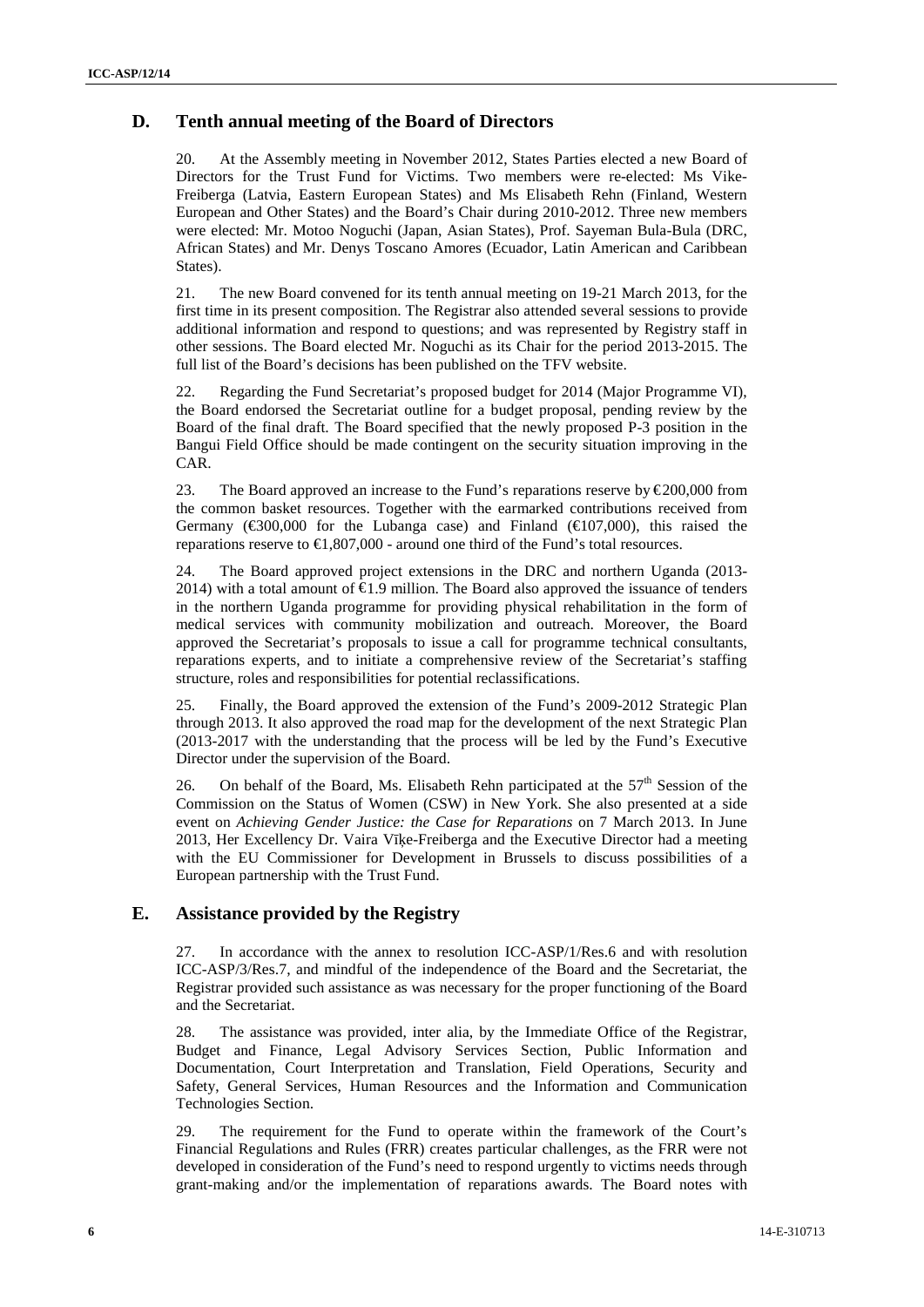appreciation the efforts of the various related sections of the Registry to assist in the sound and effective management of the Fund's resources. In 2012, the Registrar issued administrative delegations of authority to the Fund's Executive Director to sign services contracts up to a value of  $\epsilon$ 250,000, and to manage the PayPal account on the Funds website.

# **III. Financial Report**

#### **A. Status of voluntary contributions**

30. In accordance with paragraph 11 of the annex to resolution ICC-ASP/1/Res.6, which states that all offered voluntary contributions, regardless of whether they were accepted or refused, should be reported annually to the Assembly, a list of voluntary contributions is contained in annex I to this report. The list includes, *inter alia*, the contributions received from States at  $\epsilon$ 3,030,406; institutions and individuals ( $\epsilon$ 3,481 and \$500 on the TFV bank accounts and  $\epsilon$ 36,308 on the TFV PayPal account); in-kind and/or matching donations from implementing partner organizations (equivalent to  $\text{\textless}27.859$  from the period of 1 July 2012  $-31$  March 2013); and interest income to the Fund of  $62,013$ .

31. The Fund's Euro account showed a balance of  $\epsilon$ 579,706; the US Dollar account had a balance of \$71,951. In addition, the Fund currently has a savings account of  $\epsilon$ 4,529,690 as per  $30<sup>th</sup>$  June 2013. The Secretariat manages the resources received from donors and reports on their use following the criteria described in the annex to resolution ICC- ASP/4/Res.3.<sup>11</sup> The Secretariat reports on earmarked contributions separately in most cases, as this information is required by some of the donors.

#### **B. Voluntary contributions and private donations to the Fund**

32. The Board wishes to express its gratitude for the contributions received during the period covered by the present report, and urges States Parties and others to continue contributing to the Fund. In its official communiqué following the Annual Meeting in March 2013, the Board noted that contributions by States Parties continue to be on the rise. The Board reiterated that all voluntary contributions, modest and sizeable, are very much welcomed, as they represent a commitment to the cause of reparative justice for victims as enshrined in the Rome Statute.

33. The Board, mindful of the great symbolic value of States Parties contributing to the Fund's resources, is encouraging *all* States Parties to come to the support of the Fund, within the limits of their financial abilities. In the view of the Board, the broadest possible support within the Assembly will serve to strengthen the institutional position of the Fund as an indispensable and effective element of the Rome Statute, responsive to the rights and needs of victims of crimes within the jurisdiction of the Court. In March 2013, The Board expressed the wish that in three years' time, all States Parties will have come to the support of the Trust Fund to the best of their financial abilities.

34. The Board wishes to reiterate its calls for earmarked contributions for victims of sexual and gender-based violence (SGBV) and to strengthen the Fund's reparations reserve.

appreciation the effects of the variant values is economic field Region to metric in equation in the constraints of the constraints of the constraints of the constraints of the constraints of the constraints of the constr 35. Voluntary contributions to the Fund are increasingly characterised by the desire of States Parties to develop longer-term, policy-based partnerships with the Fund. One example is the donation of the United Kingdom (UK) of £500,000 ( $\bigoplus 10,950$ ) in February 2013, earmarked for victims of sexual and gender-based crimes within the framework of the UK's G8 Prevention of Sexual Violence Initiative (PSVI). The Fund's Senior Programme Officer participates as an expert in the PSVI initiative, which helps to ensure integration and coordination with the Fund. At the G8 summit on 11 April 2013, the Ministers also issued a declaration emphasising the need to support victims of sexual violence and calling upon the international community, including the G8, **"**to increase their

<sup>&</sup>lt;sup>11</sup> Official Records of the Assembly of States Parties to the Rome Statute of the International Criminal Court, Fourth session, The Hague, 28 November to 3 December 2005 (International Criminal Court publication, ICC-ASP/4/32), part III.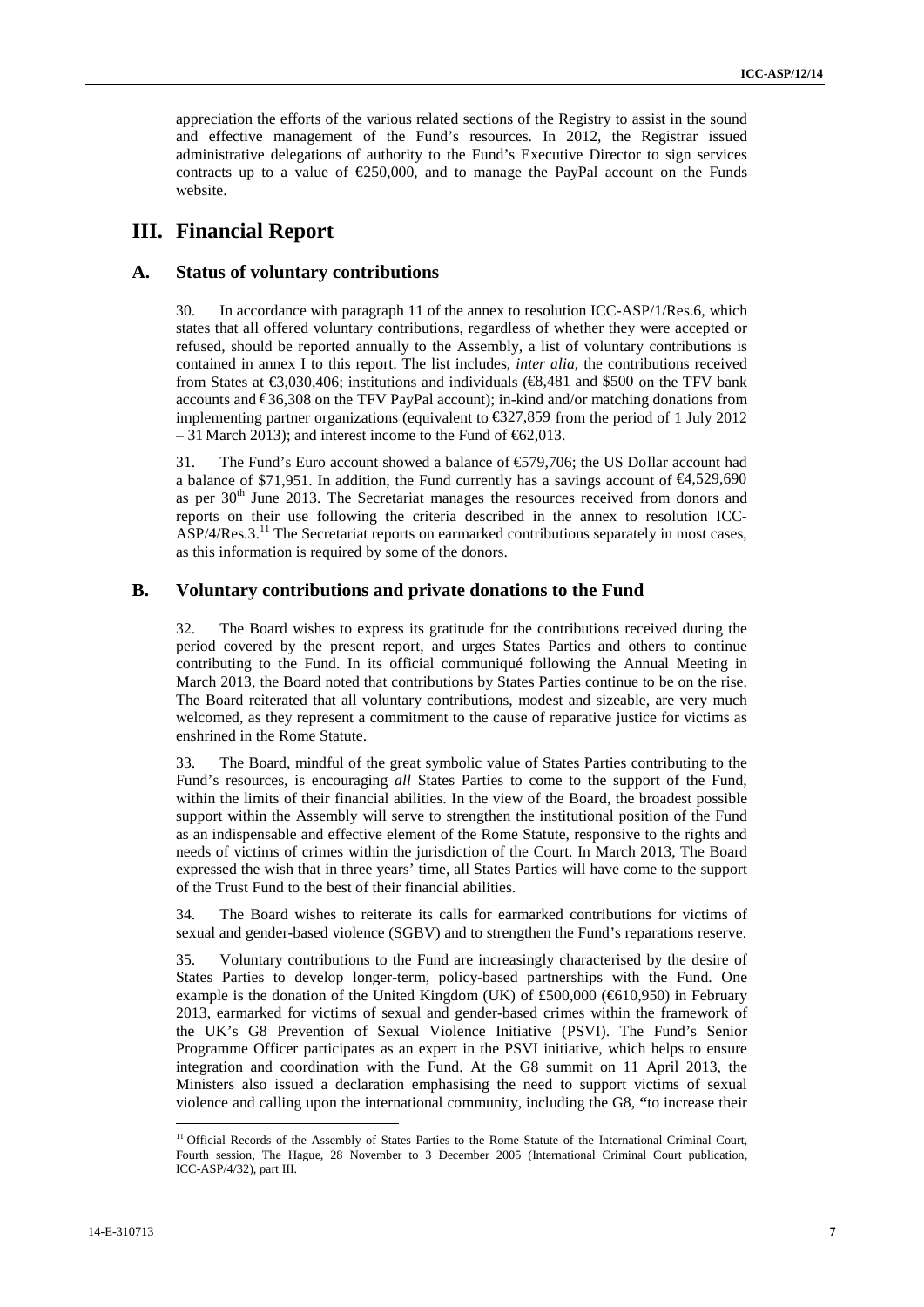efforts to mobilise such funding, including to programmes such as the ICC Trust Fund for Victims and its implementing partners." <sup>12</sup> This call was echoed in the UN Security Council Resolution 2106 of 24 June 2013 on Women, Peace and Security.<sup>13</sup>

36. Diversification to private donors remains a key challenge for the Fund. The various markets for private donations – both from institutional and individual parties – are highly competitive and relatively saturated. The Secretariat has limited capacity to undertake such efforts at a meaningful scale and instead focusses on the selective pursuit of fundraising leads. However, the Fund remains confident that it should be able to achieve success in these markets, given its unprecedented mandates to address the plight of victims of the most serious international crimes. The donation of \$50,000 by the Ferencz family's Planethood Foundation was received in March 2013, and constitutes the first substantial private donation to the Fund - an initiative of former Nuremberg Prosecutor Benjamin Ferencz and his son Donald.

37. In 2012, the Board adopted guidelines for accepting private donations, which were required by the Fund's regulations and developed in close collaboration with the Registry. The Fund's PayPal account became operational at the end of 2012, allowing for an easy, web-based interface to facilitate private donations. The Secretariat is working with the Registry to develop policies and standard operating procedures related to the vetting of private donations over an amount of \$5,000.

38. The transfer of fines and forfeitures from a convicted person as ordered by the Court for the purpose of reparations to victims is outside of the direct control of the Fund. Yet, the Fund does have an interest in its successful development. The Board calls upon the Court and States Parties to strengthen the Court's capacity to investigate and pursue the identification, freezing and seizure of assets for the purpose of reparations, and to intensify States Parties cooperation with the Court to this effect.

#### **C. External Audit 2012**

39. The Court has contracted the *Cour des Comptes* to provide external audit services to both the Court and the Fund. Accordingly, in July 2013, the National Audit Office submitted to the Board the draft auditor's report containing the financial statements of the Fund for the period ending 31 December 2012. As indicated in this report, the audit examination revealed no weaknesses or errors, which are material to the accuracy, completeness and validity of the financial statements. As a result, the *Cour des Comptes* issued an unqualified audit opinion on the 2012 financial statements of the Fund.

40. The report of the External Auditors contained the following recommendations:

*Recommendation*  $n^o$ *I*: The External Auditor recommends improving the ways of working between the Trust Fund for Victims and the ICC Budget and Finance Section by taking the necessary steps to help ensure that the ICC accounting function responds in a timely manner to reasonable demands from the External Auditor. This should also put meeting the requirements of the upcoming implementation of IPSAS standards as a key priority for TFV and the ICC accounting function.

*Recommendation n°2:* The External Auditor recommends to the Board of Directors of TFV to decide which accounting policy to apply by making a judgement based on a detailed analysis of all contracts with respect to measurable performance conditions and enforceable refund of funds. It is also recommended that the TFV Board of Directors initiates this analysis performing it in close collaboration with the ICC IPSAS Unit head.

41. In response to these recommendations, the Board issued the following statement: "Noting the main findings and the two recommendations made in the draft 'External Audit Report on the Trust Fund for Victims 2012 Financial Statements,' the TFV expresses its appreciation and offers no further comment."

<sup>12</sup> https://www.gov.uk/government/uploads/system/uploads/attachment\_data/file/185008/G8\_PSVI\_Declaration\_-

\_FINAL.pdf.  $^{13}$  http://www.un.org/ga/search/view\_doc.asp?symbol=S/RES/2106(2013).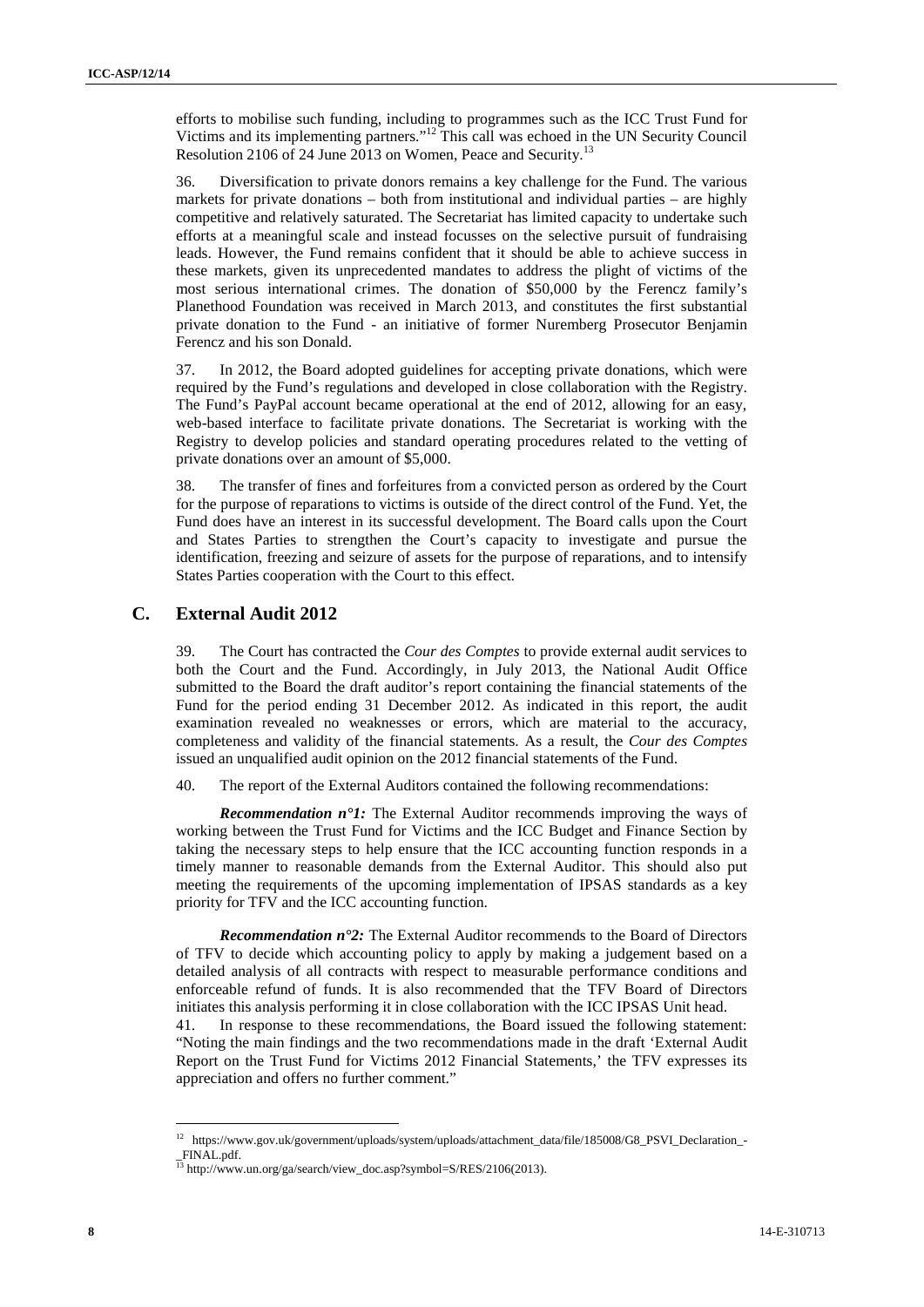# **IV. Proposed budget for 2014 (MP VI)**

42. In accordance with resolution ICC-ASP/4/Res.3, the Board prepared the 2014 proposed budget for the Secretariat, as Major Programme VI in the Court's Budget, established pursuant to resolution ICC-ASP/3/Res.7. The proposed programme budget is submitted annually to the Assembly for approval, following paragraph 6 of the annex to resolution ICC-ASP/1/Res.6. The Board is fully aware of the budgetary constraints the Court continues to face.

**17.** Proposed budged for 2014 (MP VI)  $\frac{1}{2}$ <br>
19 Excellent via including EC-32011<br>
19 Excellent via including EC-32011<br>
proposed isolate that the signature at MS-82019.<br>
Proposed is considered it at all the signature 43. The Board also accepts the responsibility to ensure that the Secretariat is able to address the foreseeable increased workload, considering the rise in the number of situations where the Fund will be active and, in particular, the implementation of Court-ordered reparations. In regard to the Fund's programme in the CAR, the Fund has opted out of including the required new P-3 position to be based in Bangui (CAR) in the proposed MP VI budget with the option of seeking access to the Contingency Fund should the security situation sufficiently improve in 2014.

44. The total proposed Major Programme VI budget for 2014 is  $\epsilon$ 1,595,200, as compared to an approved budget for 2013 of  $\bigoplus$ ,580,000. The Board respectfully requests that the Assembly exempts Major Programme VI from the application of the vacancy rate to both established and GTA positions.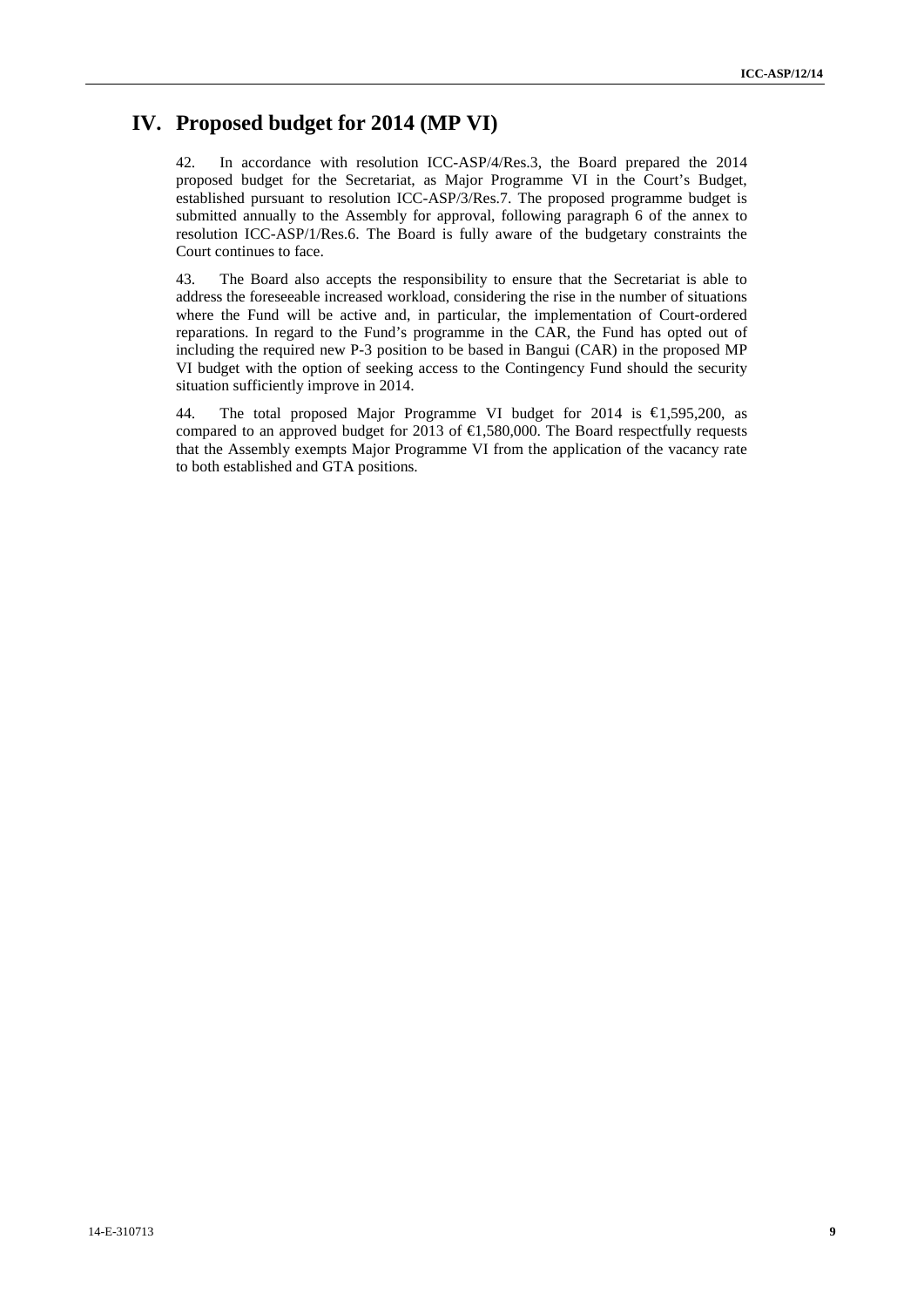# **Annex I**

#### **A. Voluntary contributions received by the Trust Fund for Victims**

**The Fund received the following voluntary contributions from States during the period from 1 July 2012 to 30 June 2013:**

| <b>Contribution from States</b>    | <i>Euros</i> ( $\epsilon$ ) |
|------------------------------------|-----------------------------|
| Australia                          | 115,000.00                  |
| Austria                            | 10,000.00                   |
| Belgium                            | 48,000.00                   |
| Czech Republic                     | 7,491.82                    |
| Estonia                            | 30,000.00                   |
| Finland                            | 307,066.35                  |
| Germany                            | 300,000.00                  |
| Hungary                            | 10,000.00                   |
| Ireland                            | 50,000.00                   |
| Norway                             | 272,609.55                  |
| Poland                             | 15,000.00                   |
| Republic of Korea                  | 38,599.90 (US\$ 50,000)     |
| Switzerland                        | 100,000.00                  |
| The Netherlands                    | 475,000.00                  |
| <b>United Kingdom</b>              | 1,251,638.00                |
| <b>Total States' contributions</b> | 3,030,405.62                |

In addition to the above-mentioned contributions from States, the Fund received during the period from 1 July 2012 to 30 June 2013:

- €8,481.35 and US\$ 500.00 in cash contributions from individuals and institutions;

- €327,859 in-kind and/or matching donations from implementing partners from the period of 1 July 2012 – 31 March 2013 (details in annex II); and

- €62,012.75 interest income.

#### **B. List of voluntary contributions per bank accounts**

#### **1. ABN AMRO (in €)**

| <b>Bank Name:</b> | <b>ABN AMRO</b>               |
|-------------------|-------------------------------|
| Account Holder:   | <b>Trust Fund for Victims</b> |
| Currency:         | Euro $\Theta$                 |
| Account Number:   | 53.84.65.115                  |
| IBAN:             | NL54ABNA0538465115            |
| Swift:            | ABNANI 2A                     |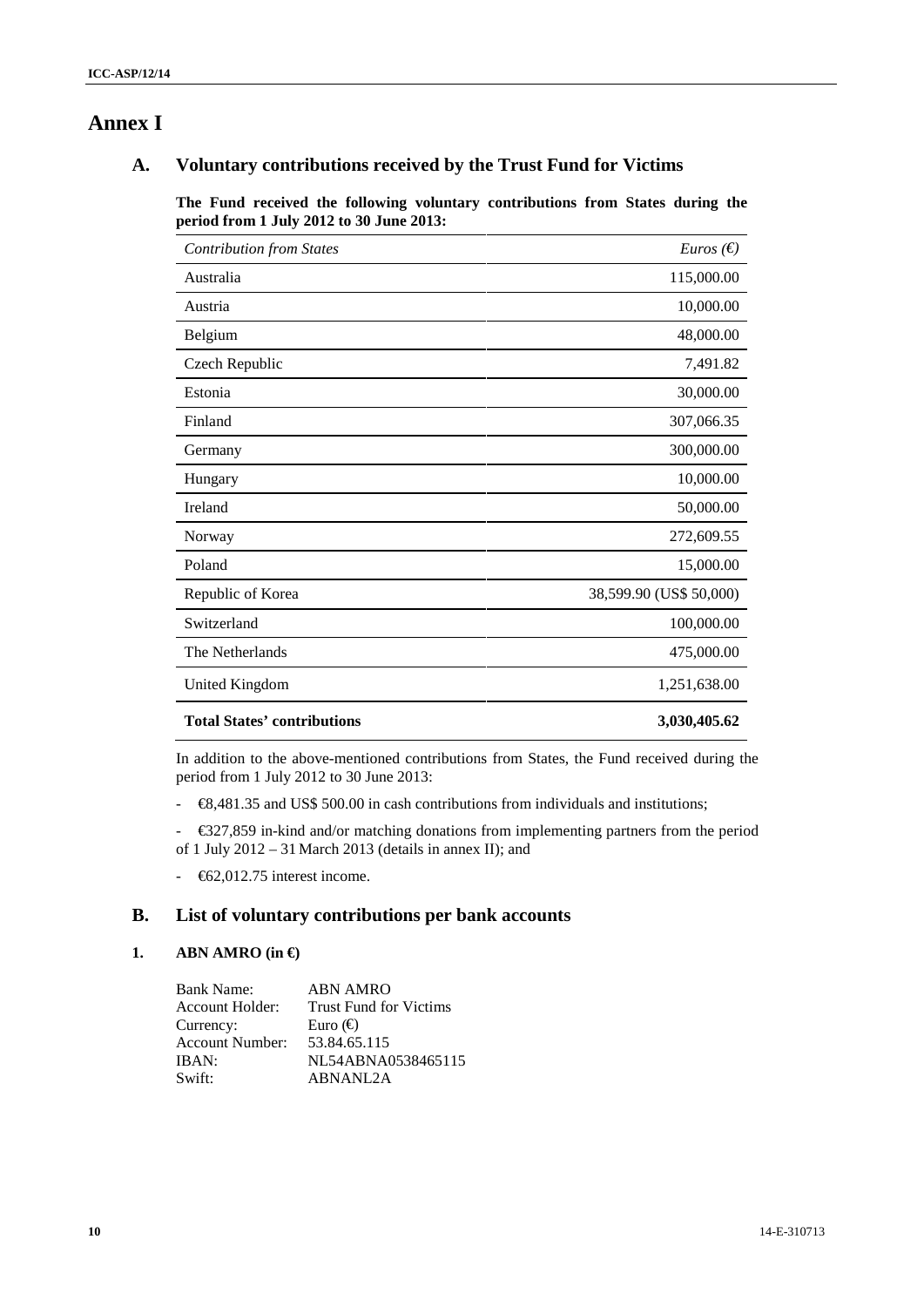| <b>Details</b>                                   | $Euros$ ( $\epsilon$ ) |
|--------------------------------------------------|------------------------|
| Opening balance                                  | 280,545.26             |
| Contributions from individuals and institutions* | 8,481.35               |
| Contributions from States                        | 2,991,805.72           |
| Grant / project payments                         | (1,433,880.54)         |
| Refund unused project funds                      | (19, 545.92)           |
| Transfer from checking to savings account        | (1,309,690)            |
| Transfer from savings to checking account        | 0.00                   |
| Interest income                                  | 62,012.75              |
| Bank charges                                     | (22.87)                |
| <b>Balance as at 30 June 2013</b>                | 579,705.75             |

**Bank details, including contributions received, from 1 July 2012 to 30 June 2013**

| Details                                                  | $Euros$ ( $\epsilon$ ) |
|----------------------------------------------------------|------------------------|
| Opening balance                                          | 280,545.26             |
| Contributions from individuals and institutions*         | 8,481.35               |
| <b>Contributions from States</b>                         | 2,991,805.72           |
| Grant / project payments                                 | (1,433,880.54)         |
| Refund unused project funds                              | (19, 545.92)           |
| Transfer from checking to savings account                | (1,309,690)            |
| Transfer from savings to checking account                | $0.00\,$               |
| Interest income                                          | 62,012.75              |
| Bank charges                                             | (22.87)                |
| Balance as at 30 June 2013                               | 579,705.75             |
| Contributions from individuals and institutions by month | $Euros$ ( $\epsilon$ ) |
|                                                          |                        |
| <b>July 2012</b>                                         | 390.00                 |
| August 2012                                              | 1,710.00               |
| September 2012                                           | 185.00                 |
| October 2012                                             | 1,055.00               |
| November 2012                                            | 155.00                 |
| December 2012                                            | 3,155.00               |
| January 2013                                             | 514.62                 |
| February 2013                                            | 155.00                 |
| March 2013                                               | 390.00                 |
| April 2013                                               | 125.00                 |
| May 2013                                                 | 125.00                 |
|                                                          | 521.73                 |
| June 2013                                                |                        |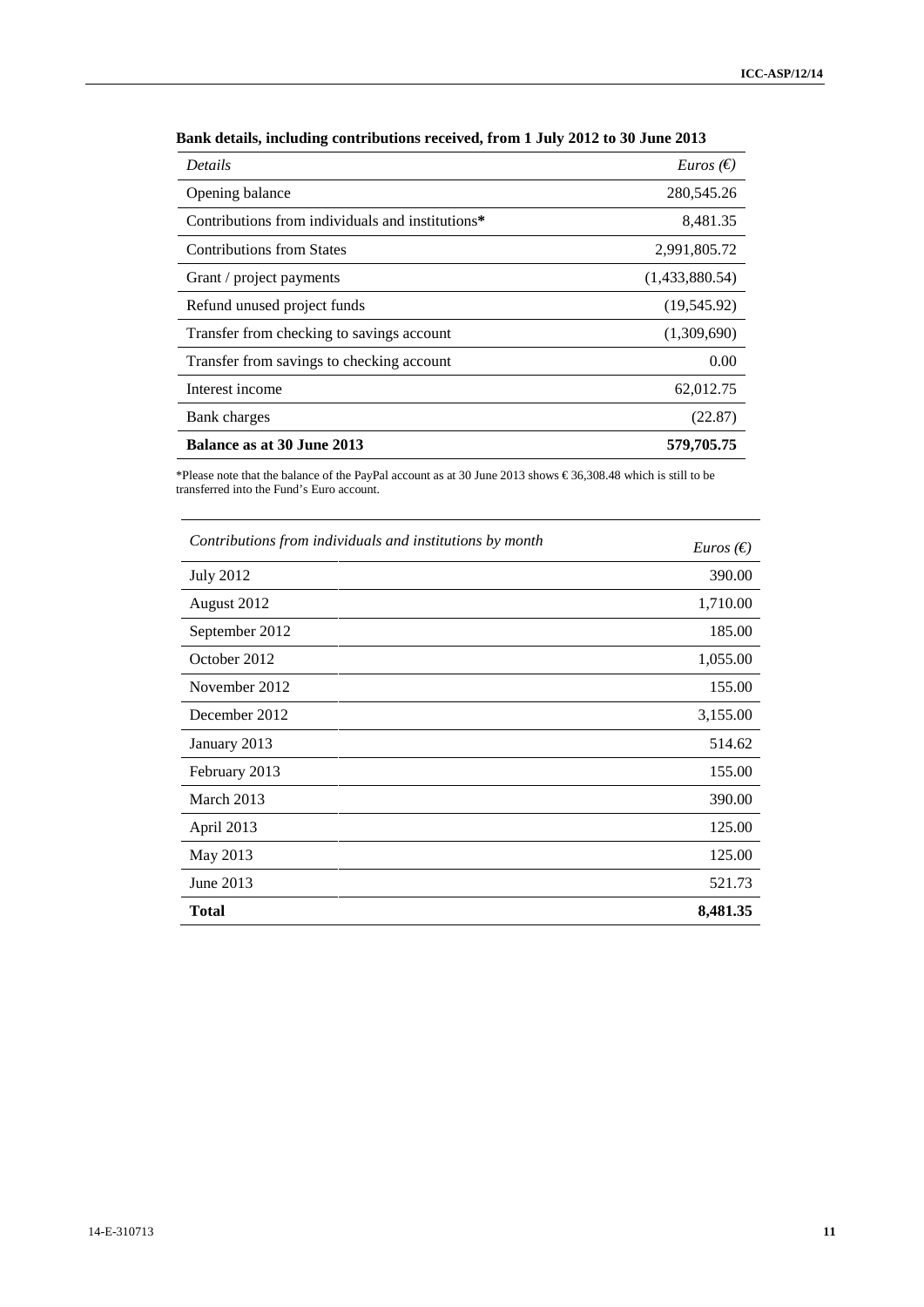| Contributions from States by month | <i>Euros</i> ( $\epsilon$ ) |
|------------------------------------|-----------------------------|
| <b>July 2012</b>                   | 139,000.00                  |
| August 2012                        | 640,688.00                  |
| September 2012                     | 50,000.00                   |
| October 2012                       | 15,000.00                   |
| November 2012                      | 7,491.82                    |
| December 2012                      | 1,488,675.90                |
| January 2013                       | 610,950.00                  |
| February 2013                      | 0.00                        |
| March 2013                         | 0.00                        |
| April 2013                         | 0.00                        |
| May 2013                           | 30,000.00                   |
| June 2013                          | 10,000.00                   |
| Total                              | 2,991,805.72                |

### **2. ABN AMRO (in €)**

| Bank Name:             | ABN AMRO                                            |
|------------------------|-----------------------------------------------------|
| Account Holder:        | Trust Fund for Victims Business Top Deposit Account |
| Currency:              | Euro (€)                                            |
| <b>Account Number:</b> | 40.62.65.615                                        |

### **Bank details, including bank transfers from 1 July 2012 to 30 June 2013:**

| <i>Details</i>                            | <i>Euros</i> ( $\epsilon$ ) |
|-------------------------------------------|-----------------------------|
| Opening balance                           | 3,220,000.00                |
| Transfer from checking to savings account | 1,309.690.00                |
| Transfer from savings to checking account | 0.00                        |
| <b>Balance as at 30 June 2012</b>         | 4,529,690.00                |

### **3. ABN AMRO (in US\$)**

| <b>Bank Name:</b> | ABN AMRO                      |
|-------------------|-------------------------------|
| Account Holder:   | <b>Trust Fund for Victims</b> |
| Currency:         | USD (USS)                     |
| Account Number:   | 53.86.21.176                  |
| IBAN:             | NL87ABNA0538621176            |
| Swift:            | ABNANI 2A                     |

#### **Bank details, including contributions received, from 1 July 2012 to 30 June 2013**

| <b>Details</b>                                  | US\$      |
|-------------------------------------------------|-----------|
| Opening balance                                 | 19,897.66 |
| Contributions from individuals and institutions | 500.00    |
| <b>Contributions from States</b>                | 50,000.00 |
| Grant / project payments                        | (0.00)    |
| Refund unused project funds                     | 1,552.89  |
| Interest income                                 | 0.00      |
| Bank charges                                    | 0.00      |
| <b>Balance as at 30 June 2013</b>               | 71,950.55 |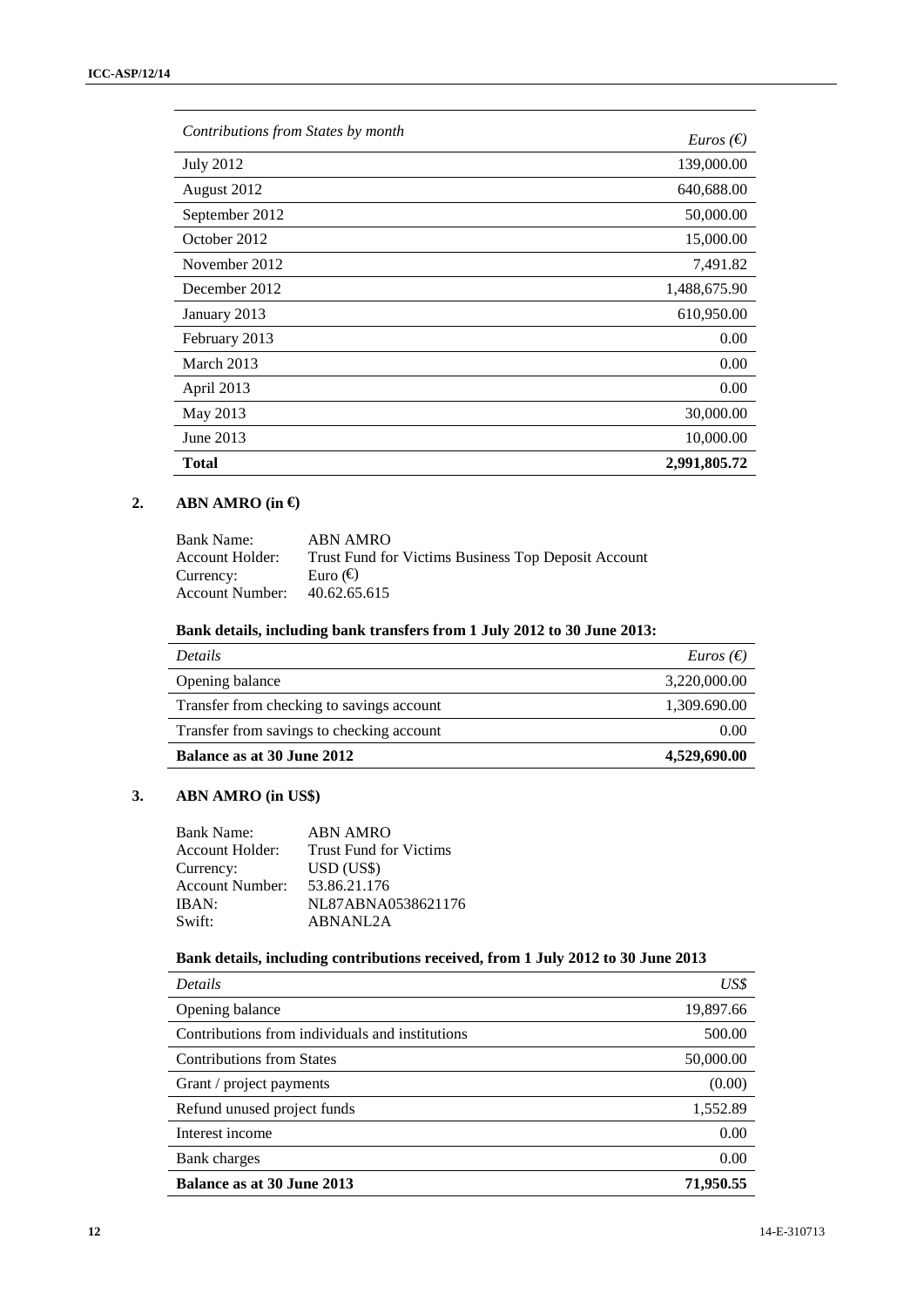| Contributions from individuals and institutions by month | <b>US Dollars (US\$)</b> |
|----------------------------------------------------------|--------------------------|
| <b>July 2012</b>                                         | $0.00\,$                 |
| August 2012                                              | $0.00\,$                 |
| September 2012                                           | $0.00\,$                 |
| October 2012                                             | $0.00\,$                 |
| November 2012                                            | $0.00\,$                 |
| December 2012                                            | 500.00                   |
| January 2013                                             | $0.00\,$                 |
| February 2013                                            | $0.00\,$                 |
| March 2013                                               | $0.00\,$                 |
| April 2013                                               | $0.00\,$                 |
| May 2013                                                 | $0.00\,$                 |
| June 2013                                                | $0.00\,$                 |
| <b>Total</b>                                             | 500.00                   |
| Contributions from States by month                       | <b>US Dollars (US\$)</b> |
| <b>July 2012</b>                                         | $0.00\,$                 |
| August 2012                                              | 0.00                     |
| September 2012                                           | $0.00\,$                 |
| October 2012                                             | $0.00\,$                 |
| November 2012                                            | $0.00\,$                 |
| December 2012                                            | 50,000.00                |
| January 2013                                             | $0.00\,$                 |
| February 2013                                            | $0.00\,$                 |
| March 2013                                               | $0.00\,$                 |
| April 2013                                               | $0.00\,$                 |
| May 2013                                                 | $0.00\,$                 |
| June 2013                                                | $0.00\,$                 |
| <b>Total</b>                                             | 50,000.00                |

| Contributions from States by month | US Dollars (US\$) |
|------------------------------------|-------------------|
| <b>July 2012</b>                   | 0.00              |
| August 2012                        | 0.00              |
| September 2012                     | 0.00              |
| October 2012                       | 0.00              |
| November 2012                      | 0.00              |
| December 2012                      | 50,000.00         |
| January 2013                       | 0.00              |
| February 2013                      | 0.00              |
| March 2013                         | 0.00              |
| April 2013                         | 0.00              |
| May 2013                           | 0.00              |
| June 2013                          | 0.00              |
| Total                              | 50,000.00         |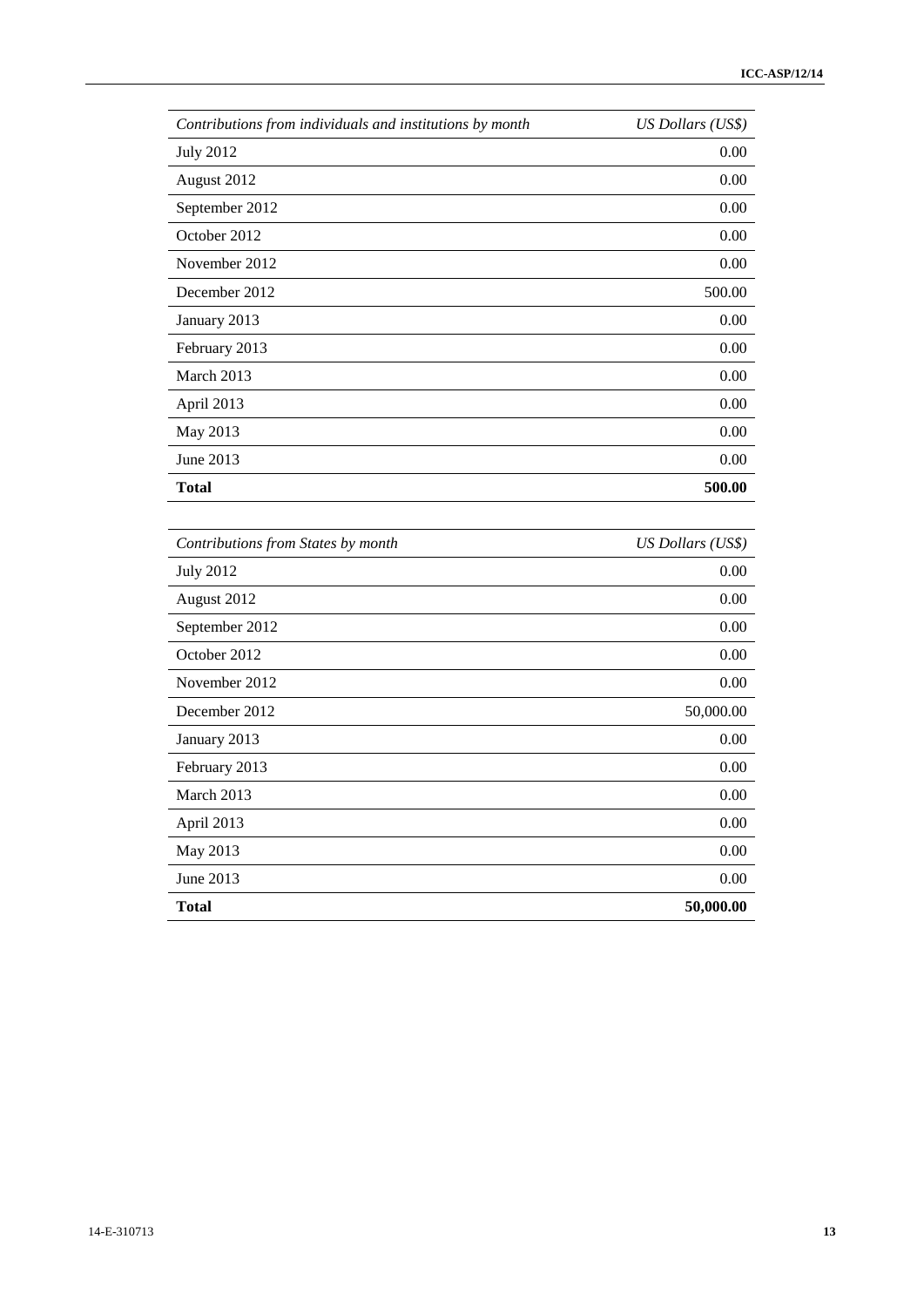## **Annex II**

# **Projects implemented during the period 1 July 2012 to 30 June 2013**

#### **Uganda (15 projects)**

**Project(s):** TFV/UG/2007/R1/003, TFV/UG/2007/R1/005, TFV/UG/2007/R1/006, TFV/UG/2007/R1/016, TFV/UG/2007/R1/020, TFV/UG/2007/R1/025, TFV/UG/2007/R2/035 - **Project closed**

**Project title:** Harnessing opportunities to protect and end violence (HOPE)

**Budget:** UGX 3,228,683,029

**Matching funds by implementing partner:** €2,177\*

**Duration:** December 2008 – June 2013

**Type of victim and intervention:** Physical rehabilitation, psychological rehabilitation and material support for victims, including former abductees and victim communities.

**Project(s):** TFV/UG/2007/R1/14(b) - **Project Closed**

**Project title:** Watoto Surgical Intervention – Northern Uganda

**Budget**: UGX 417,000,000

**Matching funds by implementing partner**: €23,740\*

**Duration:** January 2011 – April 2013

**Type of victim and intervention:** Physical rehabilitation and psychological rehabilitation for mutilated victims.

**Project(s):** TFV/UG/2007/R1/14(c)

**Project title:** Treating the Mental Health Needs of Ugandan Victims of War Crimes: A Service and Capacity Building Approach

**Budget**: UGX 1,863,924,518

**Matching funds by implementing partner:** €2,882\*

**Duration:** October 2009 – October 2013

**Type of victim and intervention:** Psychological rehabilitation for victimized communities.

**Project(s):** TFV/UG/2007/R1/018, TFV/UG/2007/R2/042

**Project title:** Capacity building, advocacy and medical rehabilitation for victims of war.

**Budget:** €439,575

**Matching funds by implementing partner:** €16,139\*

**Duration:** November 2008 – October 2013

**Type of victim and intervention:** Physical rehabilitation, psychological rehabilitation and material support for physically disabled victims of war.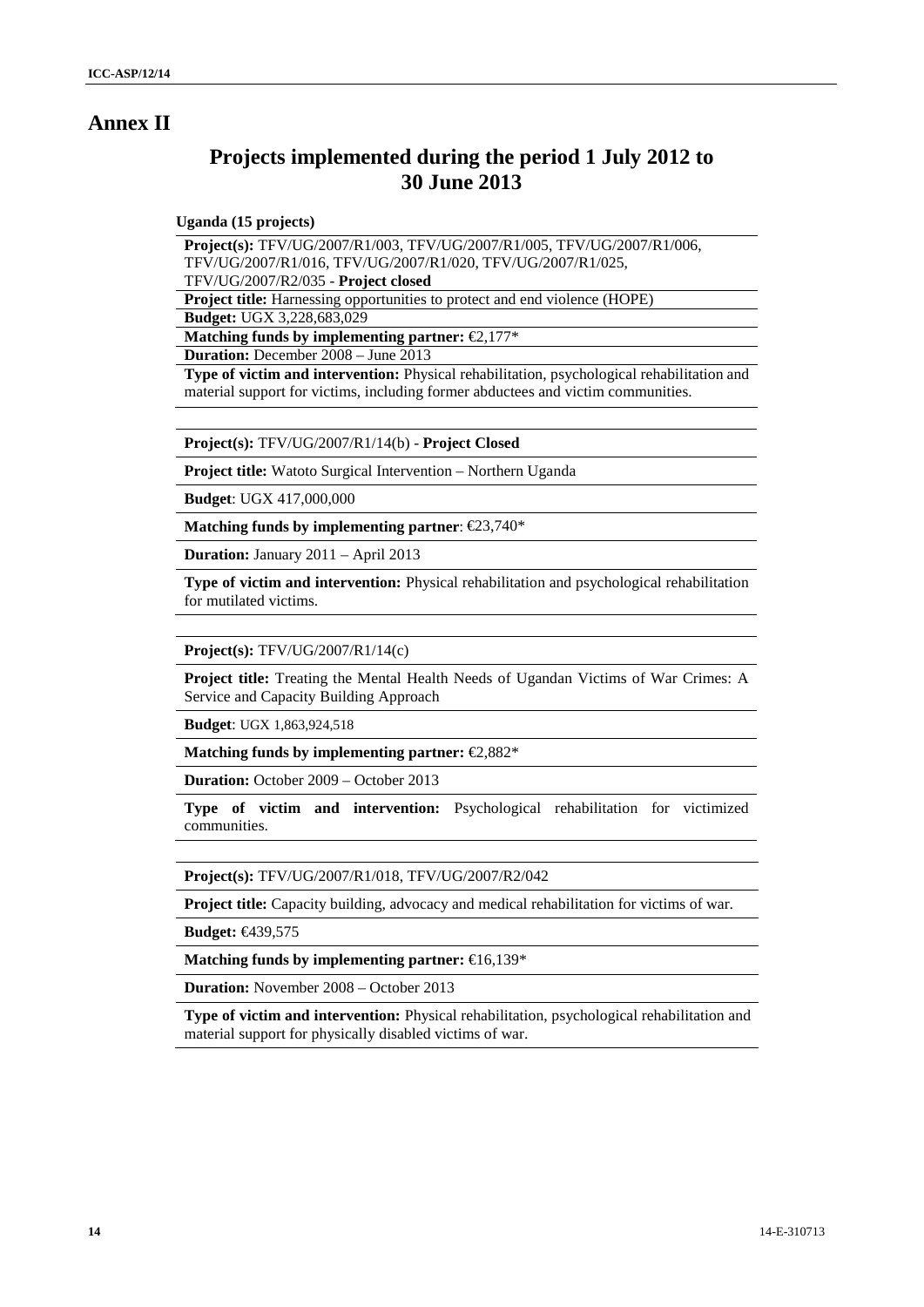**Project(s):** TFV/UG/2007/R2/038 – **Project closed**

**Project title:** Restoration of livelihoods for the war victims

**Budget:** UGX 865,544,000

**Matching funds by implementing partner:** €12,236 \*

**Duration:** November 2008 – May 2013

**Type of victim and intervention:** Psychological rehabilitation and material support for victims of war, including both ex-combatants and non-ex-combatants.

**Project(s):** TFV/UG/2007/R2/039, TFV/UG/2007/R2/041

**Project title:** The Okweyo initiative

**Budget:** UGX 525,856,200

**No matching funds reported during the period**

**Duration:** November 2008 – November 2013

**Type of victim and intervention:** Physical rehabilitation, psychological rehabilitation and material support for wounded and/or traumatized victims and their families.

**Project(s):** TFV/UG/2007/R2/040

**Project title:** Awareness and response to sexual gender-based violence among the war affected population of Northern Uganda

**Budget:** €390,000

**Matching funds by implementing partner:** €85,920\*

**Duration:** November 2008 – April 2014

**Type of victim and intervention:** Psychological rehabilitation and material support for war-affected youth and women.

Note: The budget stated in the above tables corresponds to the total amount approved for the whole project duration through the end of the current contract.

**Projection:** TPV/UG2000782-0038 - Project dowed<br>
Projection: TPV/UG200782-0038 - Project dowed<br> **Projection:** Technology and the three states in the transmission of the transmission of the transmission of the transmissio \* The matching funds cover only the period from 1 July 2012 to 31 March 2013. The exchange rate for June 2013 (1 EUR= 0.767 USD and 2,595 UGX) was used to calculate the values.

#### **Democratic Republic of the Congo (13 projects)**

**Project(s):** TFV/DRC/2007/R1/001, TFV/DRC/2007/R1/031, TFV/DRC/2007/R2/036

**Project title:** *Renforcement des Capacités des Survivants des Violences Sexuelles et leurs Communautés*

**Budget:** \$600,000

Matching funds by implementing partner: <del>€</del>99,716\*

**Duration:** December 2009 – August 2013

**Type of victim and intervention:** Physical rehabilitation and psychological rehabilitation for victims of SGBV.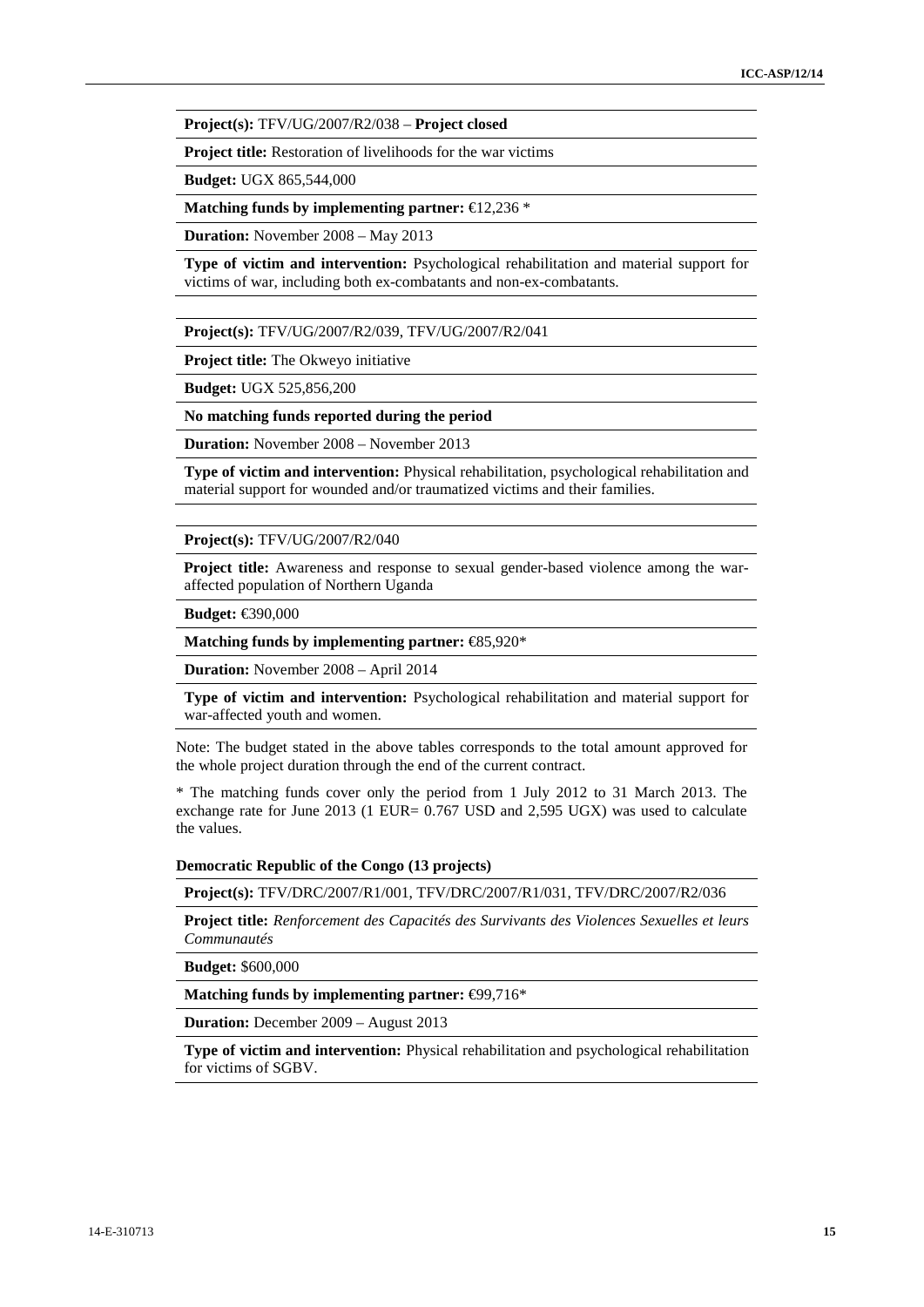**Project(s):** TFV/DRC/2007/R1/004; TFV/DRC/2007/R2/027

**Project title:** *Caravane de la Paix dans les territoires d'Irumu, Djugu, Mahagi et Aru*

**Budget**: \$1,417,960

**Matching funds by implementing partner:** €6,213\*

**Duration:** November 2008- June 2014

**Type of victim and intervention:** Psychological rehabilitation, physical rehabilitation and material support for communities victimized by war.

**Project(s):** TFV/DRC/2007/R1/019

**Project title:** *A l'école de la paix*

**Budget:** \$742,864

**Matching funds by implementing partner:** €12,609\*

**Duration:** November 2008 – June 2014

**Type of victim and intervention:** Psychological rehabilitation for children orphaned by war.

**Project(s):** TFV/DRC/2007/R1/021

**Project title:** *Projet de Réinsertion Socio-économique des victimes des violences sexuelles dues à la guerre*

**Budget:** \$845,974

**Matching funds by implementing partner:** €15,428\*

**Duration:** November 2008 – June 2014

**Type of victim and intervention:** Psychological rehabilitation and material support for victims of sexual violence and their children.

**Project(s):** TFV/DRC/2007/R1/022

**Project title:** *Accompagnement psychosocial des 288 victimes des Violences Sexuelles à Bunia et 8 localités périphériques*

**Budget:** \$595,770

**Matching funds by implementing partner:** €11,888\*

**Duration:** December 2008 – June 2014

**Type of victim and intervention:** Psychological rehabilitation and material support for victims of sexual violence and their families.

**Project(s):** TFV/DRC/2007/R2/028, TFV/DRC/2007/R2/029

**Project title:** *Réinsertion des jeunes victimes des conflits armés en Ituri pour favoriser la réconciliation et la réparation individuelle et communautaire*

**Budget:** \$1,391,257

**Matching funds by implementing partner:** €29,395\*

**Duration:** November 2008 – June 2014

**Type of victim and intervention:** Psychological rehabilitation and material support for teenage mothers associated with armed forces and groups, former child soldiers and vulnerable children.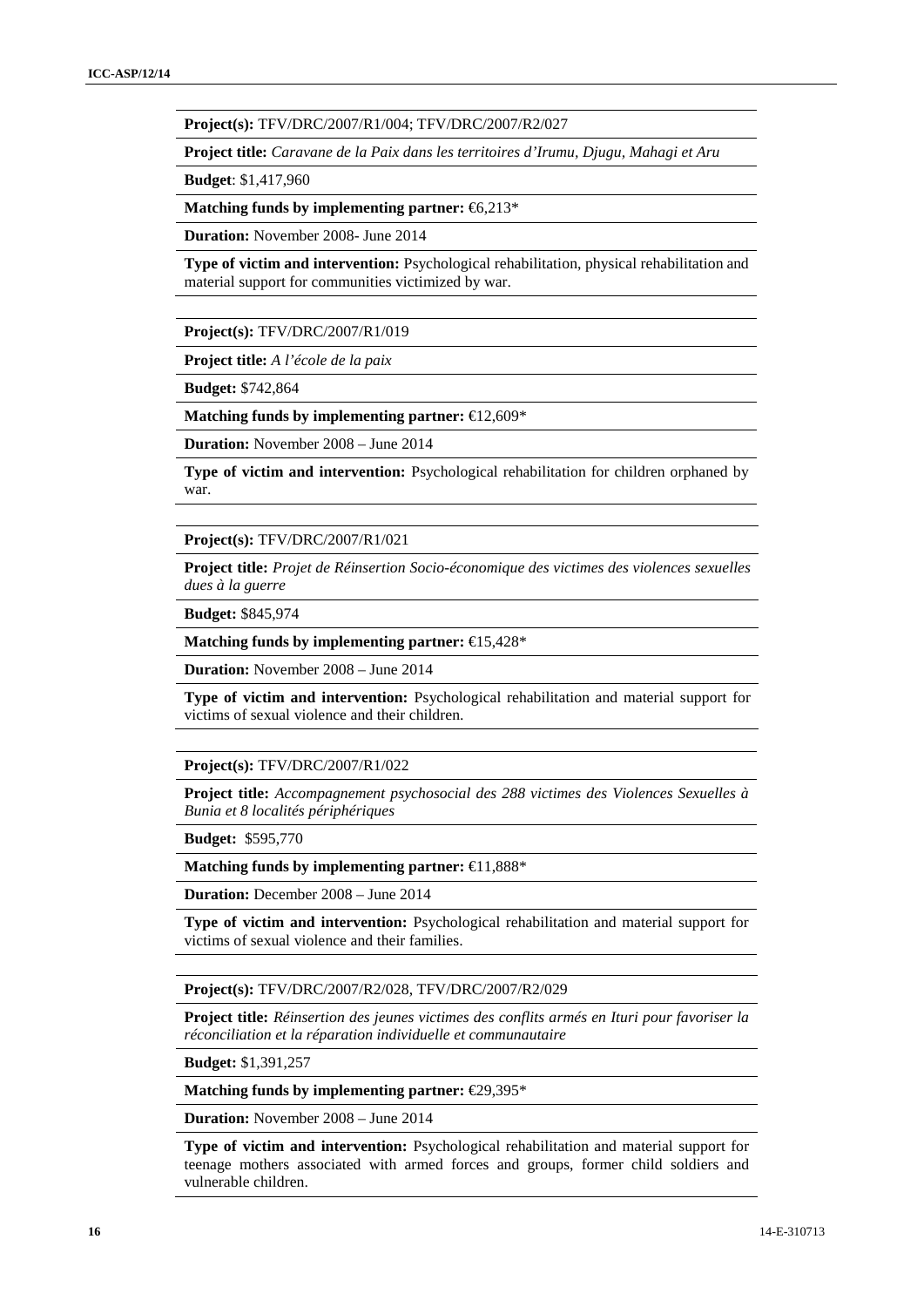**Project(s):** TFV/DRC/2007/R1/026, TFV/DRC/2007/R2/030

**Project title:** *Projet de Réinsertion des Ex EAFGAs dans le territoire de Mahagi*

**Budget**: \$1,053,404

**Matching funds by implementing partner:** €3,969\*

**Duration:** November 2008 – June 2014

**Type of victim and intervention:** Psychological rehabilitation and material support for children and youth formerly associated with armed groups, orphans, former child soldiers and vulnerable children.

**Project(s):** TFV/DRC/2007/R2/032

**Project title:** *Reconnaissance de l'état de victimes et appui à la réparation matérielle et psychologique et physique de crimes de guerre et de crimes contre l'humanité au SUD- KIVU*

**Budget**: \$371,647

**Matching funds by implementing partner:**  $\mathfrak{S},545^*$ 

**Duration:** November 2008 – June 2014

**Type of victim and intervention:** Psychological rehabilitation and material support for victims of war crimes and crimes against humanity**.**

Note: The budget stated in the above tables corresponds to the total amount approved for the whole project duration through the end of the current contract.

**Projection:** TWORC 200781: 026, TPV20C 200792:020<br> *Project files Project distanceles due N. PafFCS due 2-2* and the Manage 17<br> **Dealize Taiston 2** in Statistics and European in the Reference of Softy<br> **Dealize Taiston 2** \*The matching funds cover only the period from 1 July 2012 to 31 March 2013. The exchange rate for June 2013 (1 EUR= 0.767 USD and 2,595 UGX) was used to calculate the values.